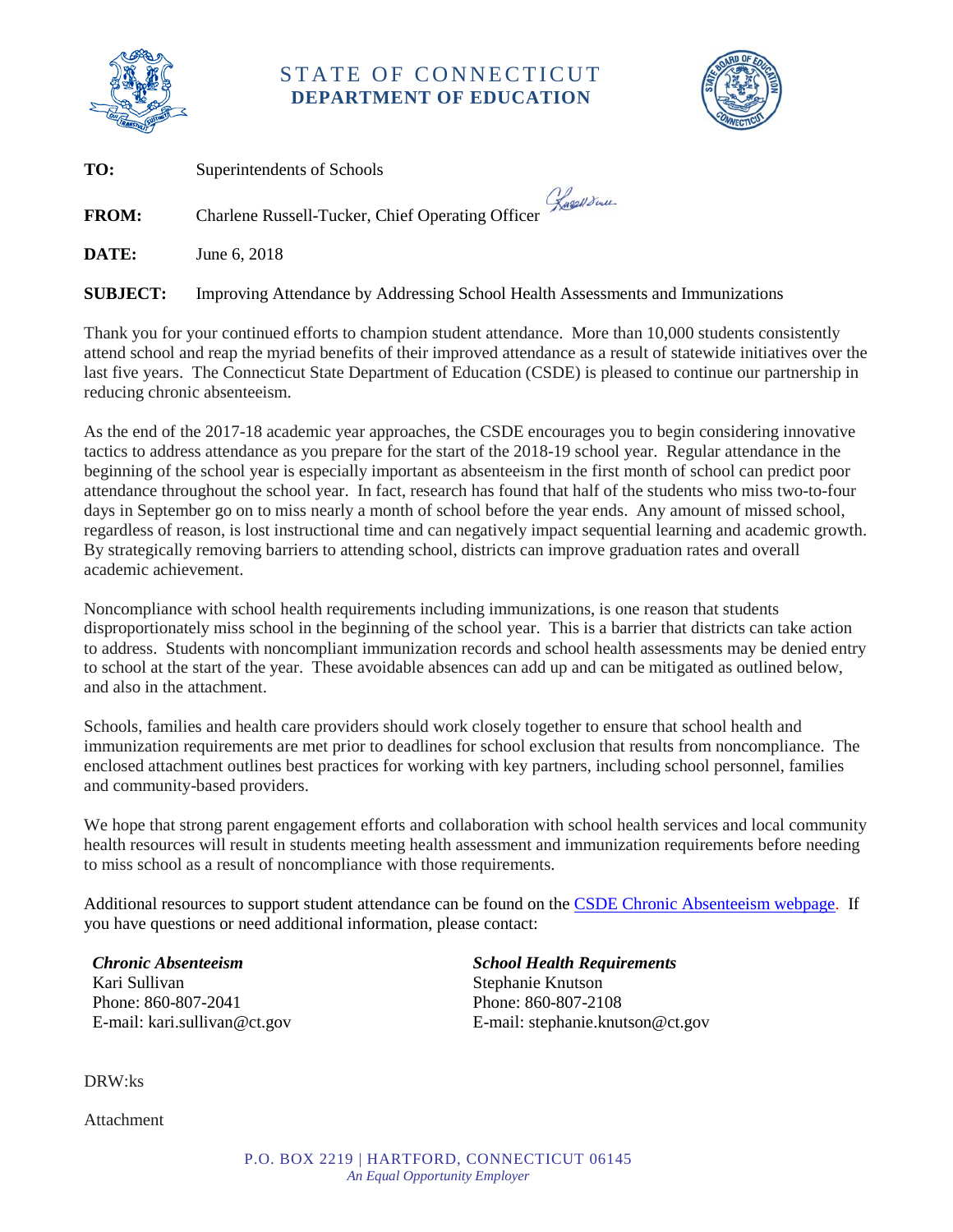

# **Best Practices for** *Improving Attendance* **by Addressing School Health Assessments and Immunizations**

### **What Schools and Districts Can Do**

- 1. **Collaborate with district and community-based prekindergarten programs to educate entering kindergarten families.** District and/or community-based prekindergarten programs have relationships with families of students who will soon enter kindergarten. Collaborate with program leaders and their families to inform them about the importance of attendance, in general, and the requirements for kindergarten entry. Take advantage of meetings of Early Childhood Collaboratives and other organized early childhood groups for strategic communication.
- 2. **Communicate expectations with families early and often.** Before school ends every year, send letters home to parents of current Grades 5/6 or 8/9 students letting them know about the requirements for Grades  $6/7$  or  $9/10$  school entry. It may also be beneficial for staff/volunteers to attend middle and high school orientations to remind parents about the requirements.
- 3. **Build a community of shared ownership.** School health personnel benefit when colleagues help to extend the reach of their efforts to inform and/or remind families. Staff in the Family Resource Center or afterschool program can meet families where they are. Parent nights, parent/teacher conferences, and prekindergarten graduations are also great opportunities.
- 4. **Train enrollment and school health personnel on the entitlements of homeless youth and youth displaced by natural disasters.** The federal McKinney-Vento Homeless Assistance Act dictates that students who are determined to be homeless must not experience enrollment delays due to the requirements of immunization or other health records  $[42 \text{ U.S.C.} \frac{8}{2} \frac{11432(g)(1)(\text{H})}{1}$ . McKinney Vento liaisons should assist the parent, guardian or unaccompanied youth in obtaining these records or meeting the requirements.
- 5. **Transfer records in a timely fashion.** State law requires records to be transferred within ten days of a child enrolling in a new school district [\(C.G.S. 10-220h\)](https://www.cga.ct.gov/2017/pub/chap_170.htm#sec_10-220h). Prompt transfer of records ensures that a child is not excluded by the new district for missing health assessments or immunization records. Note that, even if the student's parent or guardian did not provide written authorization to the exiting district for the transfer of such records, state law requires the transfer of records and that the district notify the family of the transfer of the records.
- 6. **Follow proper protocols for unregistering a student from school.** If a student is not coming to school, due to lack of health assessment or other reasons, school districts must follow proper protocols before unregistering a student from the Public School Information System (PSIS). Guidance is provided by the CSDE in [Appendix N of the PSIS](http://portal.ct.gov/SDE/Performance/Data-Collection-Help-Sites/PSIS-Help-Site/Documentation) Reference Guide.

## **What School Health Personnel Can Do**

7. **Utilize school health personnel, including the school nurse and the school medical advisor to maximize access to health providers**. District-level health personnel can lead the coordination of services with community providers to ensure access to services in the school or at locations that are convenient to families. In addition, ensure that school health staff are included on both district and school attendance teams to assist with attendance issues related to immunizations or other health barriers.